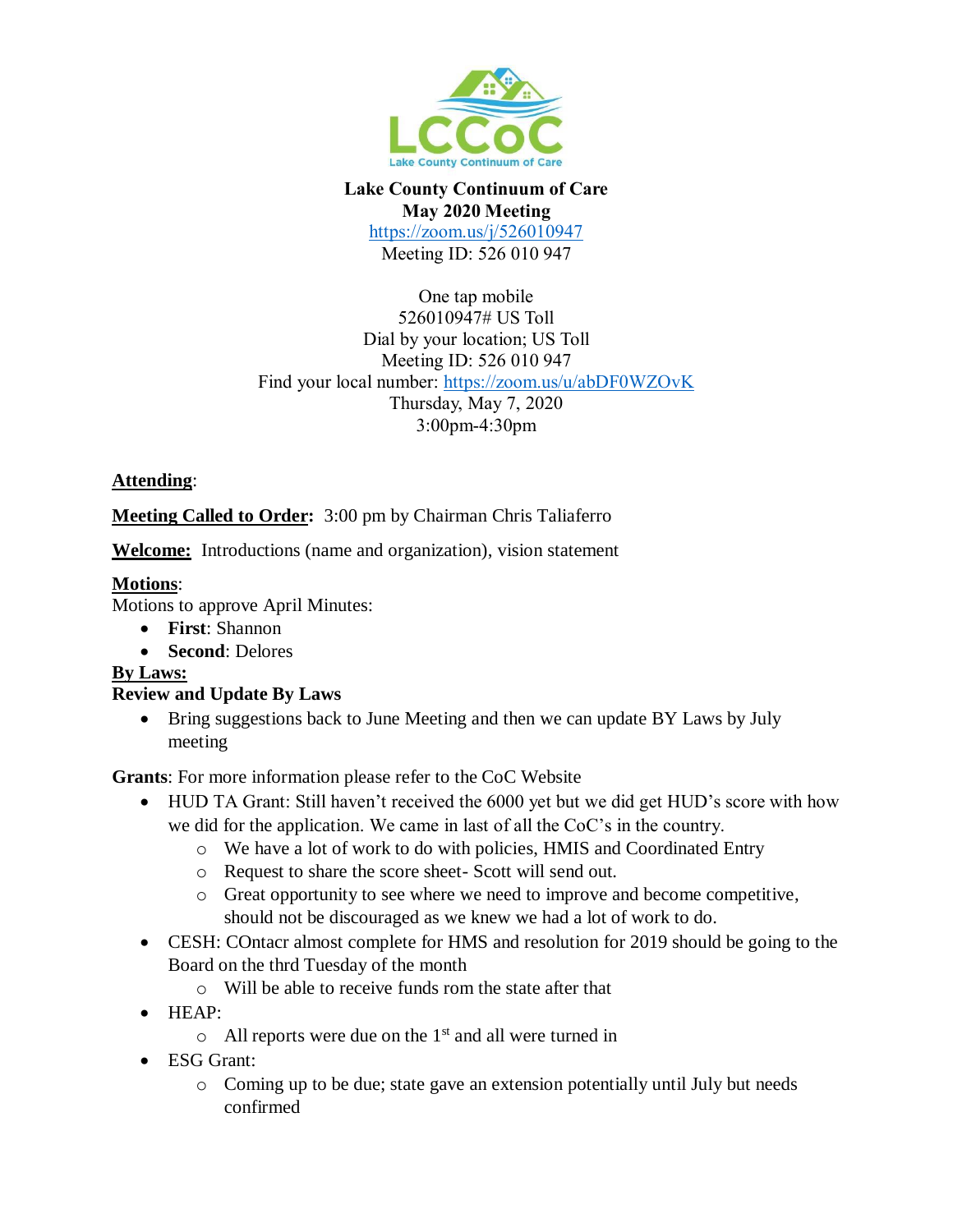

- $\bullet$  HHAP:
	- o State did notify us that they will be sending out the money for the CoC and the county
	- o We need to really determine how that money will be utilized and needs to be discussed as a group
- COVID 19 Emergency Response funding:
	- o COVID Shelter in Lakeport
	- o Project Roomkey (see more info below)

**Committee Updates:** Please sign up to be a part of a committee

- *HMIS*: Last Meeting we reviewed that Clarity wasn't going to work for Lake CO
	- o COC Authorized Executive Committee to look into other options to meet some of our needs and wants
	- o Teddie Pierce provided two different products
		- Both were equally priced
		- Did a brief overview, attended a presentation and then executive team met to compare and contrast systems
		- Executive team decided to go with Apricot System and will be getting projects/agencies added to new program ASAP
- *Performance Review*:
	- o If anyone is interested in serving on the performance review committee
	- o Could not hear the other part of that update
- *Inter-Faith Committee*: No Updates at this time
- *Point In Time:*
	- o Excited for apricot so hopefully surveys can be digital (less paper surveys)
	- o In the process of submitting PIT numbers to \_\_\_\_\_??
	- $\circ$  This will be the first year we will be able to submit numbers with our HMIS software so we won't have to enter it manually using the digital surveys
	- o Usually this time of year we discuss setting up cooling centers but doesn't seem like we will be doing tha this year
- *Strategic Planning*:
	- o Working on rough draft: will progpapbly have it done next week. People have been sending in service numbers
	- o Will be working on needs assessment suvey and will help prioritize needs for the TA grant
	- o Hoping to submit to executive committee by the end of June
- *Program Coordinating Committee*: nothing to report for this month

### **New Business/Organization Announcements**: